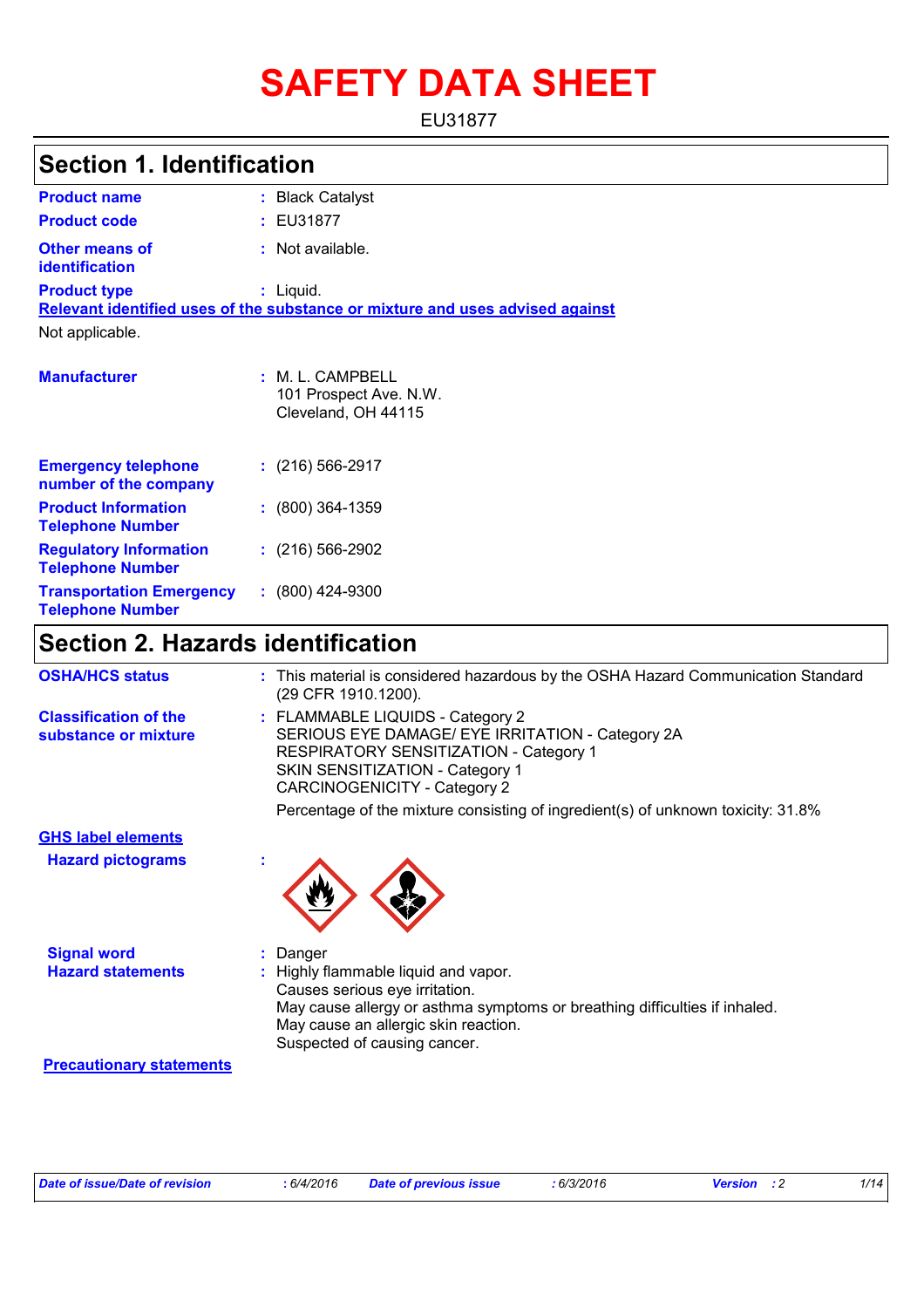# **Section 2. Hazards identification**

| <b>Prevention</b>                          | : Obtain special instructions before use. Do not handle until all safety precautions have<br>been read and understood. Wear protective gloves. Wear eye or face protection.<br>Wear protective clothing. Wear respiratory protection. Keep away from heat, hot<br>surfaces, sparks, open flames and other ignition sources. No smoking. Use explosion-<br>proof electrical, ventilating, lighting and all material-handling equipment. Use only non-<br>sparking tools. Take precautionary measures against static discharge. Keep container<br>tightly closed. Avoid breathing vapor. Wash hands thoroughly after handling.<br>Contaminated work clothing must not be allowed out of the workplace.                                                                                                                                                                                                                                                                                                                                                                                                                                                                                                                                                                                                                                                                                                             |
|--------------------------------------------|------------------------------------------------------------------------------------------------------------------------------------------------------------------------------------------------------------------------------------------------------------------------------------------------------------------------------------------------------------------------------------------------------------------------------------------------------------------------------------------------------------------------------------------------------------------------------------------------------------------------------------------------------------------------------------------------------------------------------------------------------------------------------------------------------------------------------------------------------------------------------------------------------------------------------------------------------------------------------------------------------------------------------------------------------------------------------------------------------------------------------------------------------------------------------------------------------------------------------------------------------------------------------------------------------------------------------------------------------------------------------------------------------------------|
| <b>Response</b>                            | : IF exposed or concerned: Get medical attention. IF INHALED: If breathing is difficult,<br>remove person to fresh air and keep comfortable for breathing. If experiencing<br>respiratory symptoms: Call a POISON CENTER or physician. IF ON SKIN (or hair):<br>Take off immediately all contaminated clothing. Rinse skin with water or shower. IF ON<br>SKIN: Wash with plenty of soap and water. Wash contaminated clothing before reuse.<br>If skin irritation or rash occurs: Get medical attention. IF IN EYES: Rinse cautiously<br>with water for several minutes. Remove contact lenses, if present and easy to do.<br>Continue rinsing. If eye irritation persists: Get medical attention.                                                                                                                                                                                                                                                                                                                                                                                                                                                                                                                                                                                                                                                                                                              |
| <b>Storage</b>                             | : Store locked up. Store in a well-ventilated place. Keep cool.                                                                                                                                                                                                                                                                                                                                                                                                                                                                                                                                                                                                                                                                                                                                                                                                                                                                                                                                                                                                                                                                                                                                                                                                                                                                                                                                                  |
| <b>Disposal</b>                            | Dispose of contents and container in accordance with all local, regional, national and<br>international regulations.                                                                                                                                                                                                                                                                                                                                                                                                                                                                                                                                                                                                                                                                                                                                                                                                                                                                                                                                                                                                                                                                                                                                                                                                                                                                                             |
| <b>Supplemental label</b><br>elements      | DELAYED EFFECTS FROM LONG TERM OVEREXPOSURE. Contains solvents which<br>can cause permanent brain and nervous system damage. Intentional misuse by<br>deliberately concentrating and inhaling the contents can be harmful or fatal. FOR<br>INDUSTRIAL USE ONLY. This product must be mixed with other components before<br>use. Before opening the packages, READ AND FOLLOW WARNING LABELS ON ALL<br>COMPONENTS. VAPOR AND SPRAY MIST HARMFUL. Gives off harmful vapor of<br>solvents and isocyanates. DO NOT USE IF YOU HAVE CHRONIC (LONG-TERM)<br>LUNG OR BREATHING PROBLEMS, OR IF YOU HAVE EVER HAD A REACTION TO<br>ISOCYANATES. USE ONLY WITH ADEQUATE VENTILATION. WHERE<br>OVERSPRAY IS PRESENT, A POSITIVE PRESSURE AIR SUPPLIED RESPIRATOR<br>(NIOSH approved) SHOULD BE WORN TO PREVENT EXPOSURE. IF UNAVAILABLE,<br>AN APPROPRIATE PROPERLY FITTED APPROVED NIOSH VAPOR/PARTICULATE<br>RESPIRATOR MAY BE EFFECTIVE. Follow directions for respirator use. Wear the<br>respirator for the whole time of spraying and until all vapors and mists are gone.<br>If you<br>have any breathing problems during use, LEAVE THE AREA and get fresh air. If<br>problems remain or happen later, IMMEDIATELY call a doctor - If not available get<br>emergency medical treatment. Have this label with you. Reacts with water in closed<br>container to produce pressure which may cause container to burst. |
|                                            | Please refer to the SDS for additional information. Keep out of reach of children. Do<br>not transfer contents to other containers for storage.                                                                                                                                                                                                                                                                                                                                                                                                                                                                                                                                                                                                                                                                                                                                                                                                                                                                                                                                                                                                                                                                                                                                                                                                                                                                  |
| <b>Hazards not otherwise</b><br>classified | : None known.                                                                                                                                                                                                                                                                                                                                                                                                                                                                                                                                                                                                                                                                                                                                                                                                                                                                                                                                                                                                                                                                                                                                                                                                                                                                                                                                                                                                    |

# **Section 3. Composition/information on ingredients**

#### **Substance/mixture :** Mixture

| <b>Other means of</b> | : Not available. |
|-----------------------|------------------|
| <b>identification</b> |                  |

### **CAS number/other identifiers**

| Ingredient name                 | % by weight | <b>CAS number</b> |
|---------------------------------|-------------|-------------------|
| Ethyl Acetate                   | 60.1        | 141-78-6          |
| Urethane Polymer                | 21.75       | 53317-61-6        |
| Toluene Diisocyanate Polymer    | 10          | 26006-20-2        |
| n-Butyl Acetate                 | 8           | 123-86-4          |
| Toluene Diisocyanate            | 0.15        | 26471-62-5        |
| Toluene-2,4-diisocyanate (max.) | 0.12        | 584-84-9          |

Any concentration shown as a range is to protect confidentiality or is due to batch variation.

| Date of issue/Date of revision | : 6/4/2016 | <b>Date of previous issue</b> | 6/3/2016 | <b>Version</b> : 2 | 2/14 |
|--------------------------------|------------|-------------------------------|----------|--------------------|------|
|                                |            |                               |          |                    |      |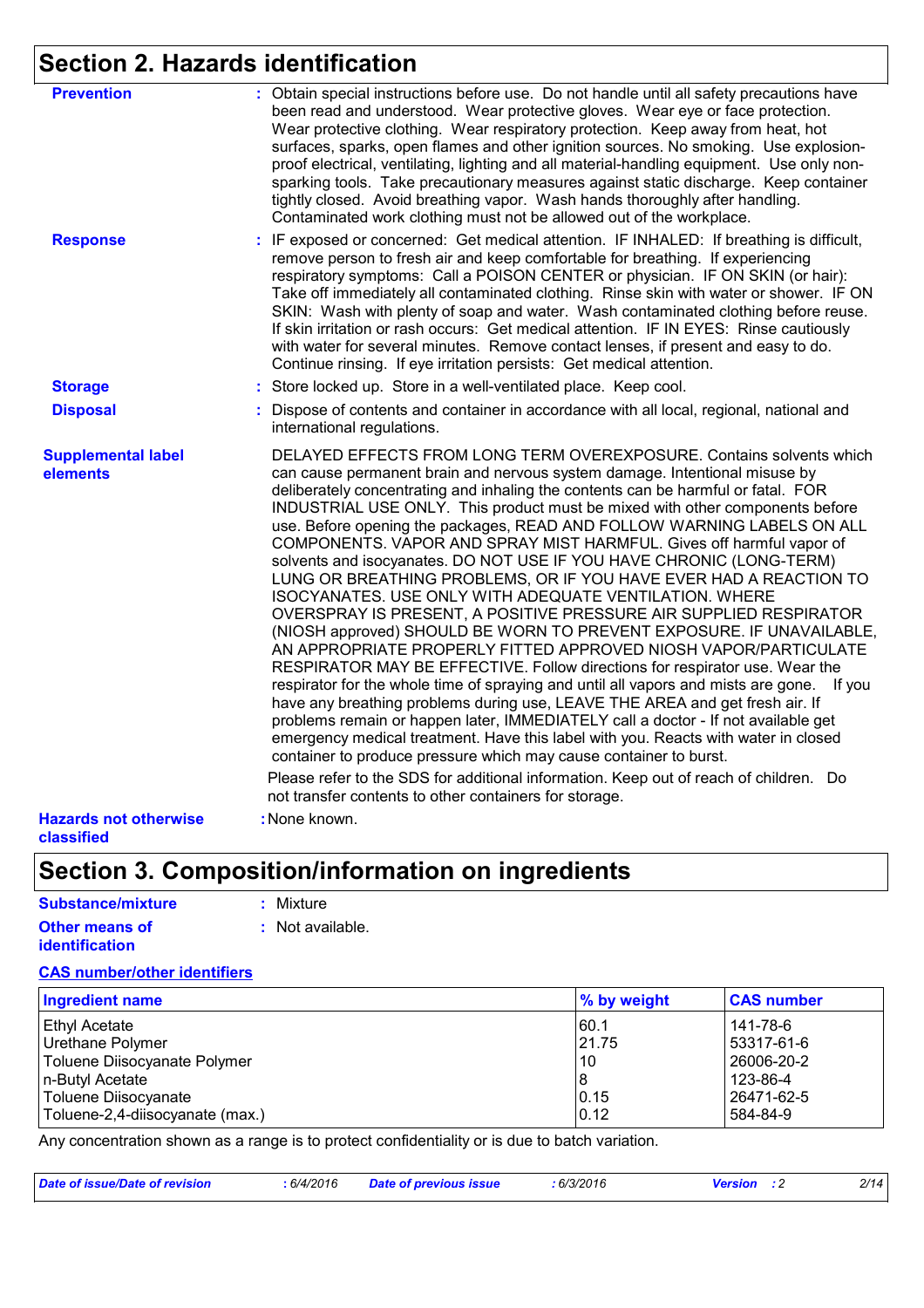# **Section 3. Composition/information on ingredients**

**There are no additional ingredients present which, within the current knowledge of the supplier and in the concentrations applicable, are classified as hazardous to health and hence require reporting in this section.**

**Occupational exposure limits, if available, are listed in Section 8.**

### **Section 4. First aid measures**

| <b>Description of necessary first aid measures</b> |                                                                                                                                                                                                                                                                                                                                                                                                                                                                                                                                                                                                                                                                                                                                                                                                                                                                                                                                                                                       |
|----------------------------------------------------|---------------------------------------------------------------------------------------------------------------------------------------------------------------------------------------------------------------------------------------------------------------------------------------------------------------------------------------------------------------------------------------------------------------------------------------------------------------------------------------------------------------------------------------------------------------------------------------------------------------------------------------------------------------------------------------------------------------------------------------------------------------------------------------------------------------------------------------------------------------------------------------------------------------------------------------------------------------------------------------|
| <b>Eye contact</b>                                 | : Immediately flush eyes with plenty of water, occasionally lifting the upper and lower<br>eyelids. Check for and remove any contact lenses. Continue to rinse for at least 10<br>minutes. Get medical attention.                                                                                                                                                                                                                                                                                                                                                                                                                                                                                                                                                                                                                                                                                                                                                                     |
| <b>Inhalation</b>                                  | : Remove victim to fresh air and keep at rest in a position comfortable for breathing. If it<br>is suspected that fumes are still present, the rescuer should wear an appropriate mask<br>or self-contained breathing apparatus. If not breathing, if breathing is irregular or if<br>respiratory arrest occurs, provide artificial respiration or oxygen by trained personnel. It<br>may be dangerous to the person providing aid to give mouth-to-mouth resuscitation.<br>Get medical attention. If necessary, call a poison center or physician. If unconscious,<br>place in recovery position and get medical attention immediately. Maintain an open<br>airway. Loosen tight clothing such as a collar, tie, belt or waistband. In case of<br>inhalation of decomposition products in a fire, symptoms may be delayed. The exposed<br>person may need to be kept under medical surveillance for 48 hours. In the event of<br>any complaints or symptoms, avoid further exposure. |
| <b>Skin contact</b>                                | : Wash with plenty of soap and water. Remove contaminated clothing and shoes. Wash<br>contaminated clothing thoroughly with water before removing it, or wear gloves.<br>Continue to rinse for at least 10 minutes. Get medical attention. In the event of any<br>complaints or symptoms, avoid further exposure. Wash clothing before reuse. Clean<br>shoes thoroughly before reuse.                                                                                                                                                                                                                                                                                                                                                                                                                                                                                                                                                                                                 |
| <b>Ingestion</b>                                   | : Wash out mouth with water. Remove dentures if any. Remove victim to fresh air and<br>keep at rest in a position comfortable for breathing. If material has been swallowed and<br>the exposed person is conscious, give small quantities of water to drink. Stop if the<br>exposed person feels sick as vomiting may be dangerous. Do not induce vomiting<br>unless directed to do so by medical personnel. If vomiting occurs, the head should be<br>kept low so that vomit does not enter the lungs. Get medical attention. Never give<br>anything by mouth to an unconscious person. If unconscious, place in recovery position<br>and get medical attention immediately. Maintain an open airway. Loosen tight clothing<br>such as a collar, tie, belt or waistband.                                                                                                                                                                                                             |

|                                       | <b>Most important symptoms/effects, acute and delayed</b>                                      |      |
|---------------------------------------|------------------------------------------------------------------------------------------------|------|
| <b>Potential acute health effects</b> |                                                                                                |      |
| <b>Eye contact</b>                    | : Causes serious eye irritation.                                                               |      |
| <b>Inhalation</b>                     | : May cause allergy or asthma symptoms or breathing difficulties if inhaled.                   |      |
| <b>Skin contact</b>                   | : May cause an allergic skin reaction.                                                         |      |
| <b>Ingestion</b>                      | : No known significant effects or critical hazards.                                            |      |
| <b>Over-exposure signs/symptoms</b>   |                                                                                                |      |
| <b>Eye contact</b>                    | : Adverse symptoms may include the following:<br>pain or irritation<br>watering<br>redness     |      |
| <b>Inhalation</b>                     | : Adverse symptoms may include the following:<br>wheezing and breathing difficulties<br>asthma |      |
| <b>Skin contact</b>                   | : Adverse symptoms may include the following:<br>irritation<br>redness                         |      |
| <b>Ingestion</b>                      | : No specific data.                                                                            |      |
| Date of issue/Date of revision        | : 6/4/2016<br><b>Date of previous issue</b><br>:6/3/2016<br><b>Version</b><br>$\cdot$ : 2      | 3/14 |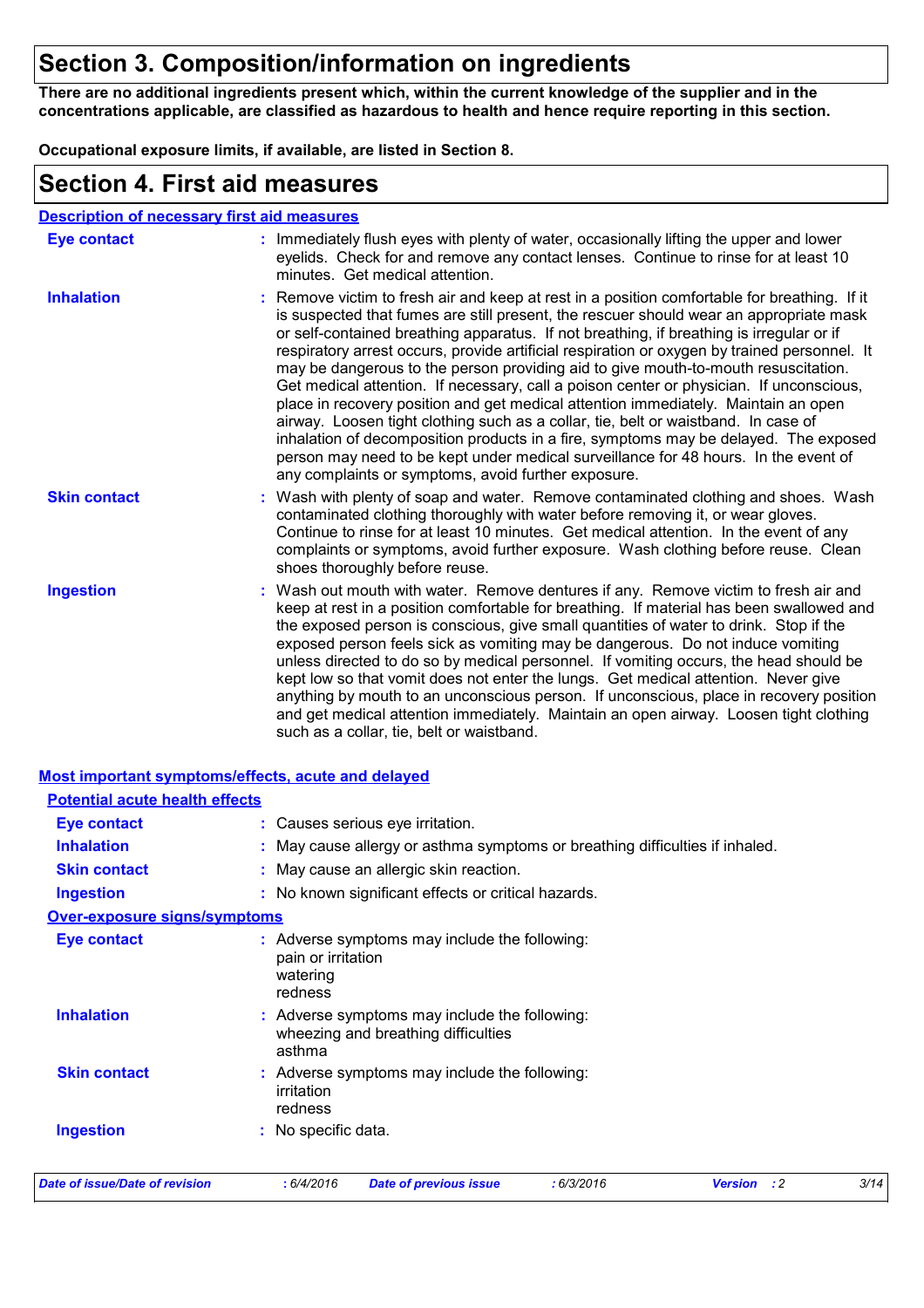# **Section 4. First aid measures**

|                                   | <u>Indication of immediate medical attention and special treatment needed, if necessary</u>                                                                                                                                                                                                                                                                                                                     |
|-----------------------------------|-----------------------------------------------------------------------------------------------------------------------------------------------------------------------------------------------------------------------------------------------------------------------------------------------------------------------------------------------------------------------------------------------------------------|
| <b>Notes to physician</b>         | : In case of inhalation of decomposition products in a fire, symptoms may be delayed.<br>The exposed person may need to be kept under medical surveillance for 48 hours.                                                                                                                                                                                                                                        |
| <b>Specific treatments</b>        | : No specific treatment.                                                                                                                                                                                                                                                                                                                                                                                        |
| <b>Protection of first-aiders</b> | : No action shall be taken involving any personal risk or without suitable training. If it is<br>suspected that fumes are still present, the rescuer should wear an appropriate mask or<br>self-contained breathing apparatus. It may be dangerous to the person providing aid to<br>give mouth-to-mouth resuscitation. Wash contaminated clothing thoroughly with water<br>before removing it, or wear gloves. |

**See toxicological information (Section 11)**

# **Section 5. Fire-fighting measures**

| <b>Extinguishing media</b>                               |                                                                                                                                                                                                                                                                                                                                                                                                                                 |
|----------------------------------------------------------|---------------------------------------------------------------------------------------------------------------------------------------------------------------------------------------------------------------------------------------------------------------------------------------------------------------------------------------------------------------------------------------------------------------------------------|
| <b>Suitable extinguishing</b><br>media                   | : Use dry chemical, $CO2$ , water spray (fog) or foam.                                                                                                                                                                                                                                                                                                                                                                          |
| <b>Unsuitable extinguishing</b><br>media                 | : Do not use water jet.                                                                                                                                                                                                                                                                                                                                                                                                         |
| <b>Specific hazards arising</b><br>from the chemical     | : Highly flammable liquid and vapor. In a fire or if heated, a pressure increase will occur<br>and the container may burst, with the risk of a subsequent explosion. The vapor/gas is<br>heavier than air and will spread along the ground. Vapors may accumulate in low or<br>confined areas or travel a considerable distance to a source of ignition and flash back.<br>Runoff to sewer may create fire or explosion hazard. |
| <b>Hazardous thermal</b><br>decomposition products       | Decomposition products may include the following materials:<br>carbon dioxide<br>carbon monoxide<br>nitrogen oxides                                                                                                                                                                                                                                                                                                             |
| <b>Special protective actions</b><br>for fire-fighters   | : Promptly isolate the scene by removing all persons from the vicinity of the incident if<br>there is a fire. No action shall be taken involving any personal risk or without suitable<br>training. Move containers from fire area if this can be done without risk. Use water<br>spray to keep fire-exposed containers cool.                                                                                                   |
| <b>Special protective</b><br>equipment for fire-fighters | : Fire-fighters should wear appropriate protective equipment and self-contained breathing<br>apparatus (SCBA) with a full face-piece operated in positive pressure mode.                                                                                                                                                                                                                                                        |

### **Section 6. Accidental release measures**

|                                  |     | <b>Personal precautions, protective equipment and emergency procedures</b>                                                                                                                                                                                                                                                                                                                                                                                                                      |
|----------------------------------|-----|-------------------------------------------------------------------------------------------------------------------------------------------------------------------------------------------------------------------------------------------------------------------------------------------------------------------------------------------------------------------------------------------------------------------------------------------------------------------------------------------------|
| For non-emergency<br>personnel   |     | : No action shall be taken involving any personal risk or without suitable training.<br>Evacuate surrounding areas. Keep unnecessary and unprotected personnel from<br>entering. Do not touch or walk through spilled material. Shut off all ignition sources.<br>No flares, smoking or flames in hazard area. Avoid breathing vapor or mist. Provide<br>adequate ventilation. Wear appropriate respirator when ventilation is inadequate. Put<br>on appropriate personal protective equipment. |
| For emergency responders         | -11 | If specialized clothing is required to deal with the spillage, take note of any information in<br>Section 8 on suitable and unsuitable materials. See also the information in "For non-<br>emergency personnel".                                                                                                                                                                                                                                                                                |
| <b>Environmental precautions</b> |     | : Avoid dispersal of spilled material and runoff and contact with soil, waterways, drains<br>and sewers. Inform the relevant authorities if the product has caused environmental<br>pollution (sewers, waterways, soil or air).                                                                                                                                                                                                                                                                 |

### **Methods and materials for containment and cleaning up**

| Date of issue/Date of revision | : 6/4/2016 | <b>Date of previous issue</b> | : 6/3/2016 | <b>Version</b> : 2 | 4/14 |
|--------------------------------|------------|-------------------------------|------------|--------------------|------|
|                                |            |                               |            |                    |      |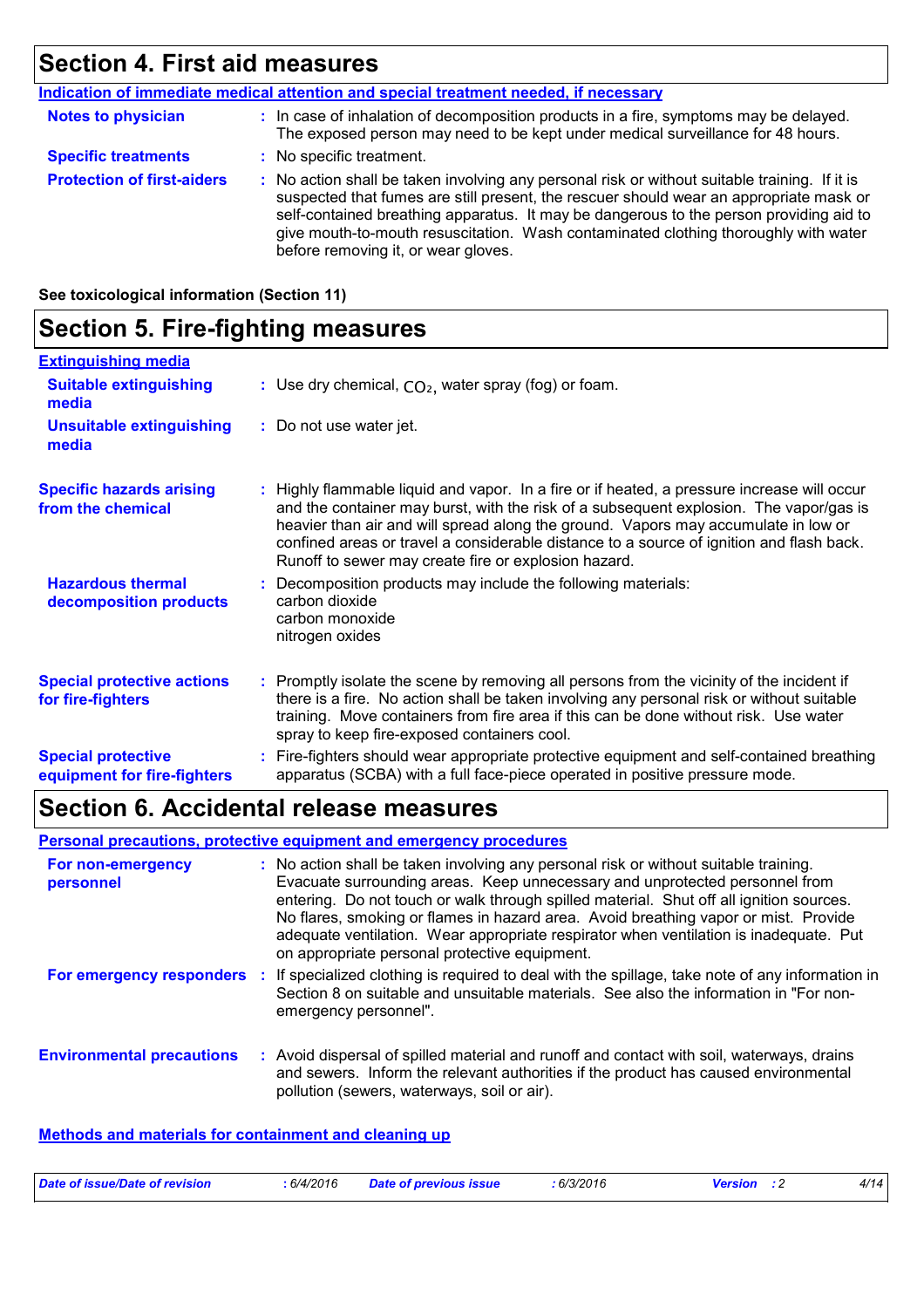# **Section 6. Accidental release measures**

| <b>Small spill</b> | : Stop leak if without risk. Move containers from spill area. Use spark-proof tools and<br>explosion-proof equipment. Dilute with water and mop up if water-soluble. Alternatively,<br>or if water-insoluble, absorb with an inert dry material and place in an appropriate waste<br>disposal container. Dispose of via a licensed waste disposal contractor.                                                                                                                                                                                                                                                                                                                                                                                                        |
|--------------------|----------------------------------------------------------------------------------------------------------------------------------------------------------------------------------------------------------------------------------------------------------------------------------------------------------------------------------------------------------------------------------------------------------------------------------------------------------------------------------------------------------------------------------------------------------------------------------------------------------------------------------------------------------------------------------------------------------------------------------------------------------------------|
| <b>Large spill</b> | : Stop leak if without risk. Move containers from spill area. Use spark-proof tools and<br>explosion-proof equipment. Approach release from upwind. Prevent entry into sewers,<br>water courses, basements or confined areas. Wash spillages into an effluent treatment<br>plant or proceed as follows. Contain and collect spillage with non-combustible,<br>absorbent material e.g. sand, earth, vermiculite or diatomaceous earth and place in<br>container for disposal according to local regulations (see Section 13). Dispose of via a<br>licensed waste disposal contractor. Contaminated absorbent material may pose the<br>same hazard as the spilled product. Note: see Section 1 for emergency contact<br>information and Section 13 for waste disposal. |

# **Section 7. Handling and storage**

### **Precautions for safe handling**

| <b>Protective measures</b>                                                       | : Put on appropriate personal protective equipment (see Section 8). Persons with a<br>history of skin sensitization problems or asthma, allergies or chronic or recurrent<br>respiratory disease should not be employed in any process in which this product is used.<br>Avoid exposure - obtain special instructions before use. Do not handle until all safety<br>precautions have been read and understood. Do not get in eyes or on skin or clothing.<br>Do not ingest. Avoid breathing vapor or mist. Use only with adequate ventilation. Wear<br>appropriate respirator when ventilation is inadequate. Do not enter storage areas and<br>confined spaces unless adequately ventilated. Keep in the original container or an<br>approved alternative made from a compatible material, kept tightly closed when not in<br>use. Store and use away from heat, sparks, open flame or any other ignition source.<br>Use explosion-proof electrical (ventilating, lighting and material handling) equipment.<br>Use only non-sparking tools. Take precautionary measures against electrostatic<br>discharges. Empty containers retain product residue and can be hazardous. Do not<br>reuse container. |
|----------------------------------------------------------------------------------|---------------------------------------------------------------------------------------------------------------------------------------------------------------------------------------------------------------------------------------------------------------------------------------------------------------------------------------------------------------------------------------------------------------------------------------------------------------------------------------------------------------------------------------------------------------------------------------------------------------------------------------------------------------------------------------------------------------------------------------------------------------------------------------------------------------------------------------------------------------------------------------------------------------------------------------------------------------------------------------------------------------------------------------------------------------------------------------------------------------------------------------------------------------------------------------------------------|
| <b>Advice on general</b><br>occupational hygiene                                 | : Eating, drinking and smoking should be prohibited in areas where this material is<br>handled, stored and processed. Workers should wash hands and face before eating,<br>drinking and smoking. Remove contaminated clothing and protective equipment before<br>entering eating areas. See also Section 8 for additional information on hygiene<br>measures.                                                                                                                                                                                                                                                                                                                                                                                                                                                                                                                                                                                                                                                                                                                                                                                                                                           |
| <b>Conditions for safe storage,</b><br>including any<br><b>incompatibilities</b> | Store in accordance with local regulations. Store in a segregated and approved area.<br>Store in original container protected from direct sunlight in a dry, cool and well-ventilated<br>area, away from incompatible materials (see Section 10) and food and drink. Store<br>locked up. Eliminate all ignition sources. Separate from oxidizing materials. Keep<br>container tightly closed and sealed until ready for use. Containers that have been<br>opened must be carefully resealed and kept upright to prevent leakage. Do not store in<br>unlabeled containers. Use appropriate containment to avoid environmental<br>contamination.                                                                                                                                                                                                                                                                                                                                                                                                                                                                                                                                                          |

# **Section 8. Exposure controls/personal protection**

### **Control parameters**

**Occupational exposure limits (OSHA United States)**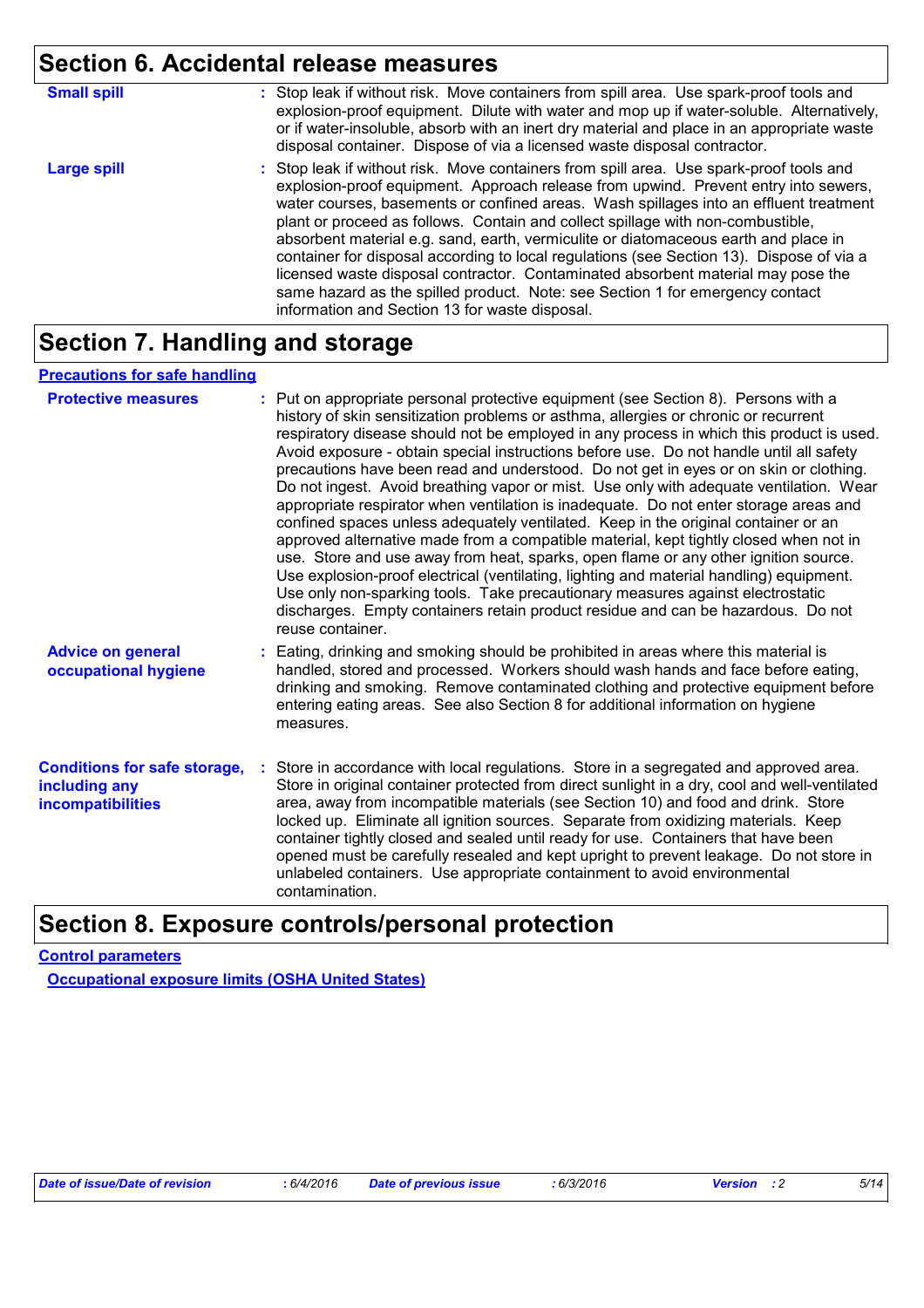# **Section 8. Exposure controls/personal protection**

| <b>Ingredient name</b>                                              | <b>Exposure limits</b>                                                                                                                                                                                                                                                                                                                                                                           |
|---------------------------------------------------------------------|--------------------------------------------------------------------------------------------------------------------------------------------------------------------------------------------------------------------------------------------------------------------------------------------------------------------------------------------------------------------------------------------------|
| <b>Ethyl Acetate</b>                                                | ACGIH TLV (United States, 3/2015).<br>TWA: 400 ppm 8 hours.<br>TWA: 1440 mg/m <sup>3</sup> 8 hours.<br>NIOSH REL (United States, 10/2013).<br>TWA: 400 ppm 10 hours.<br>TWA: 1400 mg/m <sup>3</sup> 10 hours.<br>OSHA PEL (United States, 2/2013).<br>TWA: 400 ppm 8 hours.<br>TWA: 1400 mg/m <sup>3</sup> 8 hours.                                                                              |
| Urethane Polymer<br>Toluene Diisocyanate Polymer<br>n-Butyl Acetate | None.<br>None.<br>ACGIH TLV (United States, 3/2015).<br>TWA: 150 ppm 8 hours.<br>STEL: 200 ppm 15 minutes.<br>NIOSH REL (United States, 10/2013).<br>TWA: 150 ppm 10 hours.<br>TWA: 710 mg/m <sup>3</sup> 10 hours.<br>STEL: 200 ppm 15 minutes.<br>STEL: 950 mg/m <sup>3</sup> 15 minutes.<br>OSHA PEL (United States, 2/2013).<br>TWA: 150 ppm 8 hours.<br>TWA: 710 mg/m <sup>3</sup> 8 hours. |
| Toluene Diisocyanate<br>Toluene-2,4-diisocyanate (max.)             | None.<br>OSHA PEL (United States, 2/2013).<br>CEIL: 0.02 ppm<br>CEIL: 0.14 mg/m <sup>3</sup><br>ACGIH TLV (United States, 3/2015). Skin<br>sensitizer.<br>STEL: 0.02 ppm 15 minutes.<br>TWA: 0.005 ppm 8 hours.                                                                                                                                                                                  |

### **Occupational exposure limits (Canada)**

| <b>Ingredient name</b>         |            |                               | <b>Exposure limits</b>                                                                                                                                                                                                                                                                                                                                                                                                                                                                                                                     |
|--------------------------------|------------|-------------------------------|--------------------------------------------------------------------------------------------------------------------------------------------------------------------------------------------------------------------------------------------------------------------------------------------------------------------------------------------------------------------------------------------------------------------------------------------------------------------------------------------------------------------------------------------|
| <b>Ethyl Acetate</b>           |            |                               | CA Alberta Provincial (Canada, 4/2009).<br>8 hrs OEL: 1440 mg/m <sup>3</sup> 8 hours.<br>8 hrs OEL: 400 ppm 8 hours.<br><b>CA British Columbia Provincial (Canada,</b><br>$5/2015$ .<br>TWA: 150 ppm 8 hours.<br>CA Ontario Provincial (Canada, 7/2015).<br>TWA: 400 ppm 8 hours.<br>CA Quebec Provincial (Canada, 1/2014).<br>TWAEV: 400 ppm 8 hours.<br>TWAEV: 14 mg/m <sup>3</sup> 8 hours.<br>STEV: 40 ppm 15 minutes.<br><b>CA Saskatchewan Provincial (Canada,</b><br>7/2013).<br>STEL: 500 ppm 15 minutes.<br>TWA: 400 ppm 8 hours. |
| Toluene Diisocyanate           |            |                               | <b>CA British Columbia Provincial (Canada,</b><br>$5/2015$ ).<br>TWA: 0.005 ppm 8 hours.<br>$C: 0.01$ ppm<br>CA Quebec Provincial (Canada, 1/2014).<br>Skin sensitizer.<br>TWAEV: 0.005 ppm 8 hours.                                                                                                                                                                                                                                                                                                                                       |
| Date of issue/Date of revision | : 6/4/2016 | <b>Date of previous issue</b> | 6/14<br>: 6/3/2016<br><b>Version</b> : 2                                                                                                                                                                                                                                                                                                                                                                                                                                                                                                   |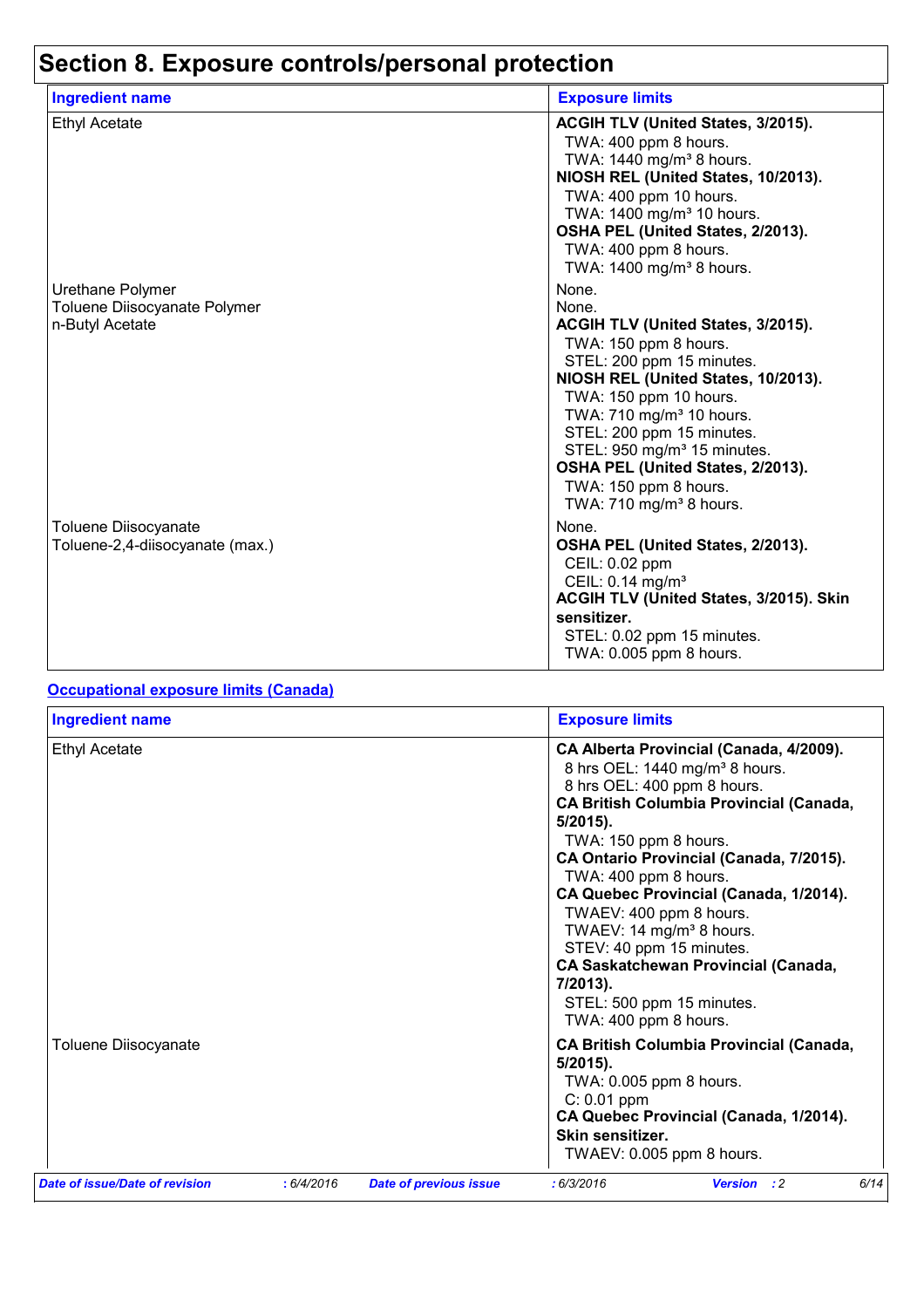# **Section 8. Exposure controls/personal protection**

|                                 | TWAEV: $0.036$ mg/m <sup>3</sup> 8 hours.      |
|---------------------------------|------------------------------------------------|
|                                 | STEV: 0.02 ppm 15 minutes.                     |
|                                 |                                                |
|                                 | STEV: 0.14 mg/m <sup>3</sup> 15 minutes.       |
|                                 | CA Ontario Provincial (Canada, 7/2015).        |
|                                 | $C: 0.02$ ppm                                  |
|                                 | TWA: 0.005 ppm 8 hours.                        |
| Toluene-2,4-diisocyanate (max.) | CA Alberta Provincial (Canada, 4/2009).        |
|                                 | 8 hrs OEL: 0.04 mg/m <sup>3</sup> 8 hours.     |
|                                 | $C: 0.02$ ppm                                  |
|                                 | 8 hrs OEL: 0.005 ppm 8 hours.                  |
|                                 | $C: 0.1$ mg/m <sup>3</sup>                     |
|                                 | <b>CA British Columbia Provincial (Canada,</b> |
|                                 | 5/2015). Skin sensitizer.                      |
|                                 | TWA: 0.005 ppm 8 hours.                        |
|                                 | $C: 0.01$ ppm                                  |
|                                 | CA Quebec Provincial (Canada, 1/2014).         |
|                                 | Skin sensitizer.                               |
|                                 | TWAEV: 0.005 ppm 8 hours.                      |
|                                 | TWAEV: 0.036 mg/m <sup>3</sup> 8 hours.        |
|                                 | STEV: 0.02 ppm 15 minutes.                     |
|                                 | STEV: 0.14 mg/m <sup>3</sup> 15 minutes.       |
|                                 | CA Ontario Provincial (Canada, 7/2015).        |
|                                 | Skin sensitizer.                               |
|                                 | STEL: 0.02 ppm 15 minutes.                     |
|                                 | TWA: 0.005 ppm 8 hours.                        |
|                                 | <b>CA Saskatchewan Provincial (Canada,</b>     |
|                                 | 7/2013). Skin sensitizer.                      |
|                                 | STEL: 0.02 ppm 15 minutes.                     |
|                                 | TWA: 0.005 ppm 8 hours.                        |
|                                 |                                                |

| <b>Appropriate engineering</b><br><b>controls</b> | : Use only with adequate ventilation. Use process enclosures, local exhaust ventilation or<br>other engineering controls to keep worker exposure to airborne contaminants below any<br>recommended or statutory limits. The engineering controls also need to keep gas,<br>vapor or dust concentrations below any lower explosive limits. Use explosion-proof<br>ventilation equipment.                                                                                     |
|---------------------------------------------------|-----------------------------------------------------------------------------------------------------------------------------------------------------------------------------------------------------------------------------------------------------------------------------------------------------------------------------------------------------------------------------------------------------------------------------------------------------------------------------|
| <b>Environmental exposure</b><br><b>controls</b>  | Emissions from ventilation or work process equipment should be checked to ensure<br>they comply with the requirements of environmental protection legislation. In some<br>cases, fume scrubbers, filters or engineering modifications to the process equipment<br>will be necessary to reduce emissions to acceptable levels.                                                                                                                                               |
| <b>Individual protection measures</b>             |                                                                                                                                                                                                                                                                                                                                                                                                                                                                             |
| <b>Hygiene measures</b>                           | : Wash hands, forearms and face thoroughly after handling chemical products, before<br>eating, smoking and using the lavatory and at the end of the working period.<br>Appropriate techniques should be used to remove potentially contaminated clothing.<br>Contaminated work clothing should not be allowed out of the workplace. Wash<br>contaminated clothing before reusing. Ensure that eyewash stations and safety<br>showers are close to the workstation location. |
| <b>Eye/face protection</b>                        | : Safety eyewear complying with an approved standard should be used when a risk<br>assessment indicates this is necessary to avoid exposure to liquid splashes, mists,<br>gases or dusts. If contact is possible, the following protection should be worn, unless<br>the assessment indicates a higher degree of protection: chemical splash goggles.                                                                                                                       |
| <b>Skin protection</b>                            |                                                                                                                                                                                                                                                                                                                                                                                                                                                                             |

| Date of issue/Date of revision<br>6/4/2016 | Date of previous issue | 6/3/2016 | <b>Version</b> : 2 |  |
|--------------------------------------------|------------------------|----------|--------------------|--|
|--------------------------------------------|------------------------|----------|--------------------|--|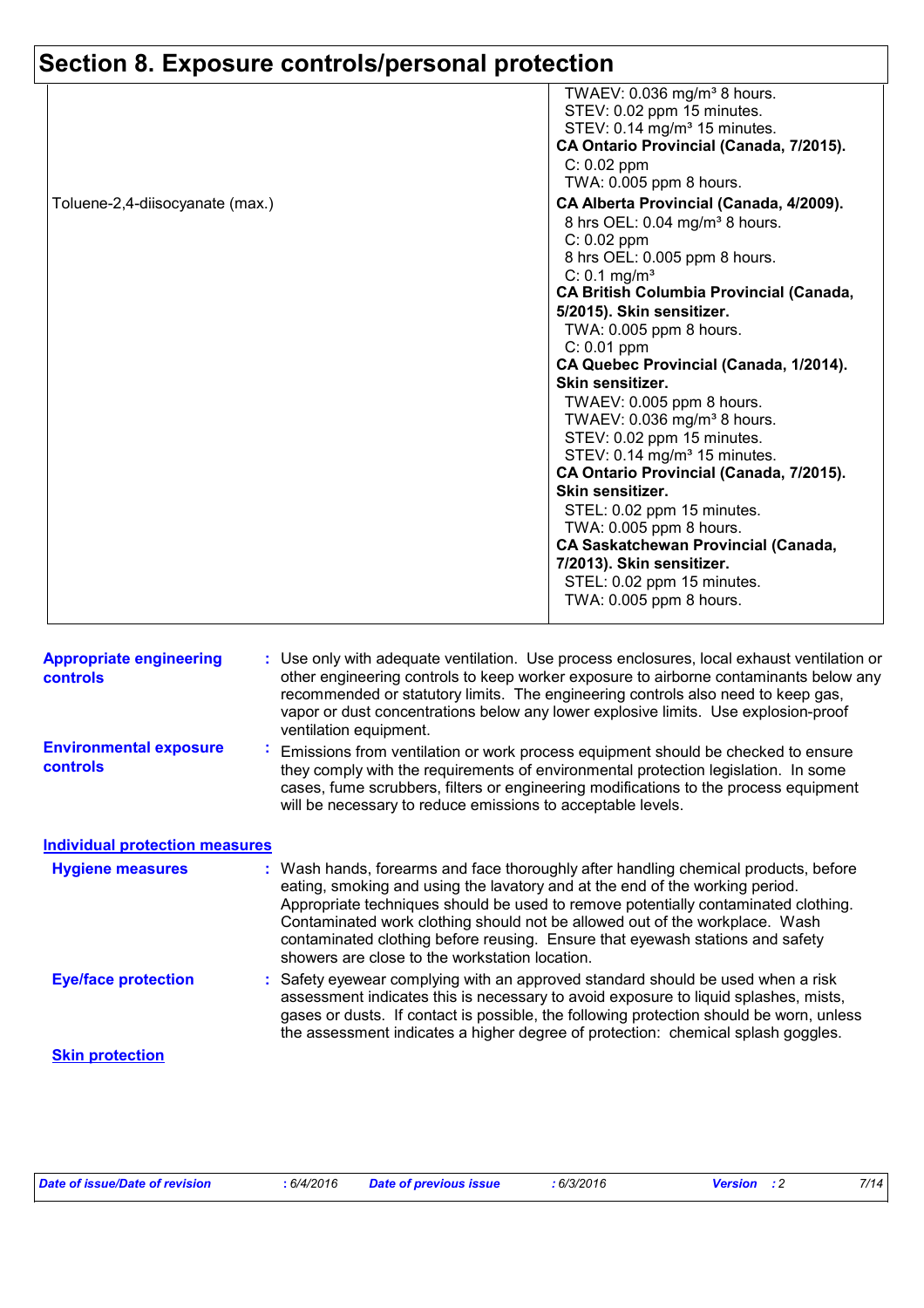# **Section 8. Exposure controls/personal protection**

| <b>Hand protection</b>        | : Chemical-resistant, impervious gloves complying with an approved standard should be<br>worn at all times when handling chemical products if a risk assessment indicates this is<br>necessary. Considering the parameters specified by the glove manufacturer, check<br>during use that the gloves are still retaining their protective properties. It should be<br>noted that the time to breakthrough for any glove material may be different for different<br>glove manufacturers. In the case of mixtures, consisting of several substances, the<br>protection time of the gloves cannot be accurately estimated. |
|-------------------------------|------------------------------------------------------------------------------------------------------------------------------------------------------------------------------------------------------------------------------------------------------------------------------------------------------------------------------------------------------------------------------------------------------------------------------------------------------------------------------------------------------------------------------------------------------------------------------------------------------------------------|
| <b>Body protection</b>        | : Personal protective equipment for the body should be selected based on the task being<br>performed and the risks involved and should be approved by a specialist before<br>handling this product. When there is a risk of ignition from static electricity, wear anti-<br>static protective clothing. For the greatest protection from static discharges, clothing<br>should include anti-static overalls, boots and gloves.                                                                                                                                                                                         |
| <b>Other skin protection</b>  | : Appropriate footwear and any additional skin protection measures should be selected<br>based on the task being performed and the risks involved and should be approved by a<br>specialist before handling this product.                                                                                                                                                                                                                                                                                                                                                                                              |
| <b>Respiratory protection</b> | : Based on the hazard and potential for exposure, select a respirator that meets the<br>appropriate standard or certification. Respirators must be used according to a<br>respiratory protection program to ensure proper fitting, training, and other important<br>aspects of use.                                                                                                                                                                                                                                                                                                                                    |

# **Section 9. Physical and chemical properties**

| <b>Appearance</b>                                 |                                                                                                                                        |
|---------------------------------------------------|----------------------------------------------------------------------------------------------------------------------------------------|
| <b>Physical state</b>                             | $:$ Liquid.                                                                                                                            |
| <b>Color</b>                                      | : Not available.                                                                                                                       |
| Odor                                              | : Not available.                                                                                                                       |
| <b>Odor threshold</b>                             | : Not available.                                                                                                                       |
| pH                                                | Not available.                                                                                                                         |
| <b>Melting point</b>                              | : Not available.                                                                                                                       |
| <b>Boiling point</b>                              | : $72^{\circ}$ C (161.6 $^{\circ}$ F)                                                                                                  |
| <b>Flash point</b>                                | : Closed cup: $18^{\circ}$ C (64.4 $^{\circ}$ F) [Pensky-Martens Closed Cup]                                                           |
| <b>Evaporation rate</b>                           | $: 3.91$ (butyl acetate = 1)                                                                                                           |
| <b>Flammability (solid, gas)</b>                  | : Not available.                                                                                                                       |
| Lower and upper explosive<br>(flammable) limits   | : Lower: 1.38%<br>Upper: 10.7%                                                                                                         |
| <b>Vapor pressure</b>                             | : 1.5 kPa (11.465 mm Hg) [at $20^{\circ}$ C]                                                                                           |
| <b>Vapor density</b>                              | : $3.04$ [Air = 1]                                                                                                                     |
| <b>Relative density</b>                           | : 0.97                                                                                                                                 |
| <b>Solubility</b>                                 | $:$ Not available.                                                                                                                     |
| <b>Partition coefficient: n-</b><br>octanol/water | : Not available.                                                                                                                       |
| <b>Auto-ignition temperature</b>                  | $:$ Not available.                                                                                                                     |
| <b>Decomposition temperature</b>                  | $:$ Not available.                                                                                                                     |
| <b>Viscosity</b>                                  | Kinematic (room temperature): >0.205 cm <sup>2</sup> /s (>20.5 cSt)<br>Kinematic (40°C (104°F)): >0.205 cm <sup>2</sup> /s (>20.5 cSt) |
| <b>Molecular weight</b>                           | Not applicable.                                                                                                                        |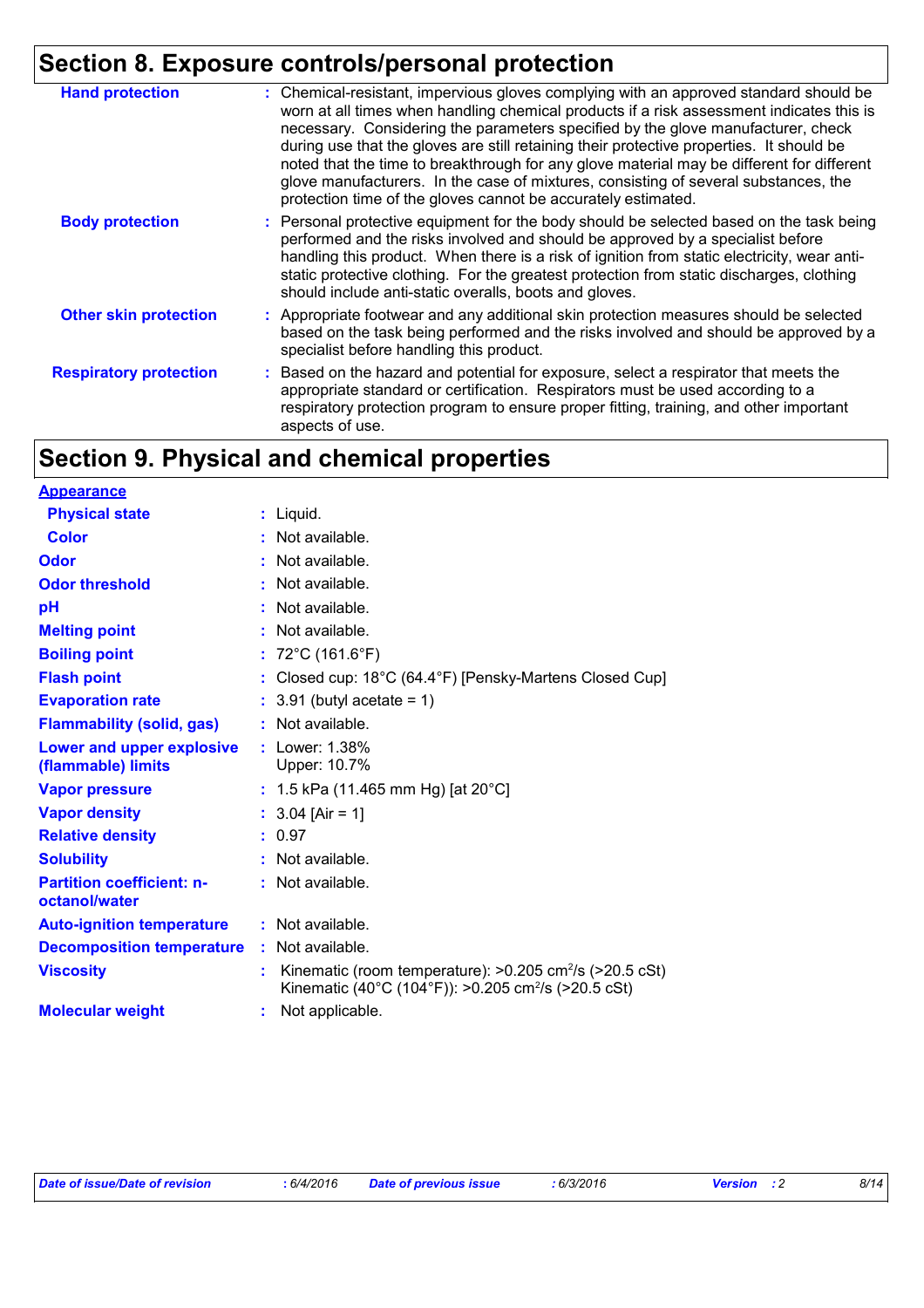# **Section 10. Stability and reactivity**

| <b>Reactivity</b>                                   | : No specific test data related to reactivity available for this product or its ingredients.                                                                                                                                               |
|-----------------------------------------------------|--------------------------------------------------------------------------------------------------------------------------------------------------------------------------------------------------------------------------------------------|
| <b>Chemical stability</b>                           | : The product is stable.                                                                                                                                                                                                                   |
| <b>Possibility of hazardous</b><br><b>reactions</b> | : Under normal conditions of storage and use, hazardous reactions will not occur.                                                                                                                                                          |
| <b>Conditions to avoid</b>                          | : Avoid all possible sources of ignition (spark or flame). Do not pressurize, cut, weld,<br>braze, solder, drill, grind or expose containers to heat or sources of ignition. Do not<br>allow vapor to accumulate in low or confined areas. |
| <b>Incompatible materials</b>                       | : Reactive or incompatible with the following materials:<br>oxidizing materials                                                                                                                                                            |
| <b>Hazardous decomposition</b><br>products          | : Under normal conditions of storage and use, hazardous decomposition products should<br>not be produced.                                                                                                                                  |

# **Section 11. Toxicological information**

### **Information on toxicological effects**

### **Acute toxicity**

| <b>Product/ingredient name</b>     | <b>Result</b>               | <b>Species</b> | <b>Dose</b>  | <b>Exposure</b> |
|------------------------------------|-----------------------------|----------------|--------------|-----------------|
| <b>Ethyl Acetate</b>               | LD50 Oral                   | Rat            | 5620 mg/kg   |                 |
| n-Butyl Acetate                    | LD50 Dermal                 | Rabbit         | >17600 mg/kg |                 |
|                                    | LD50 Oral                   | Rat            | 10768 mg/kg  |                 |
| Toluene Diisocyanate               | LD50 Oral                   | Rat            | 4130 mg/kg   |                 |
| Toluene-2,4-diisocyanate<br>(max.) | <b>LC50 Inhalation Gas.</b> | Rat            | $14$ ppm     | l4 hours        |
|                                    | LD50 Oral                   | Rat            | 5800 mg/kg   |                 |

### **Irritation/Corrosion**

| <b>Product/ingredient name</b> | <b>Result</b>            | <b>Species</b> | <b>Score</b> | <b>Exposure</b> | <b>Observation</b>       |
|--------------------------------|--------------------------|----------------|--------------|-----------------|--------------------------|
| n-Butyl Acetate                | Eyes - Moderate irritant | Rabbit         |              | 100             |                          |
|                                |                          |                |              | milligrams      |                          |
|                                | Skin - Moderate irritant | Rabbit         |              | 24 hours 500    |                          |
|                                |                          |                |              | milligrams      |                          |
| <b>Toluene Diisocyanate</b>    | Skin - Severe irritant   | Rabbit         |              | 500             |                          |
|                                |                          |                |              | milligrams      |                          |
| Toluene-2,4-diisocyanate       | Eyes - Severe irritant   | Rabbit         |              | 100             |                          |
| (max.)                         |                          |                |              | milligrams      |                          |
|                                | Skin - Moderate irritant | Rabbit         |              | 24 hours 500    | Ĭ.                       |
|                                |                          |                |              | milligrams      |                          |
|                                | Skin - Severe irritant   | Rabbit         |              | 500             |                          |
|                                |                          |                |              | milligrams      |                          |
|                                | Skin - Moderate irritant | Rat            |              | 8 hours 12      | $\overline{\phantom{a}}$ |
|                                |                          |                |              | milligrams      |                          |

### **Sensitization**

Not available.

### **Mutagenicity**

Not available.

### **Carcinogenicity**

Not available.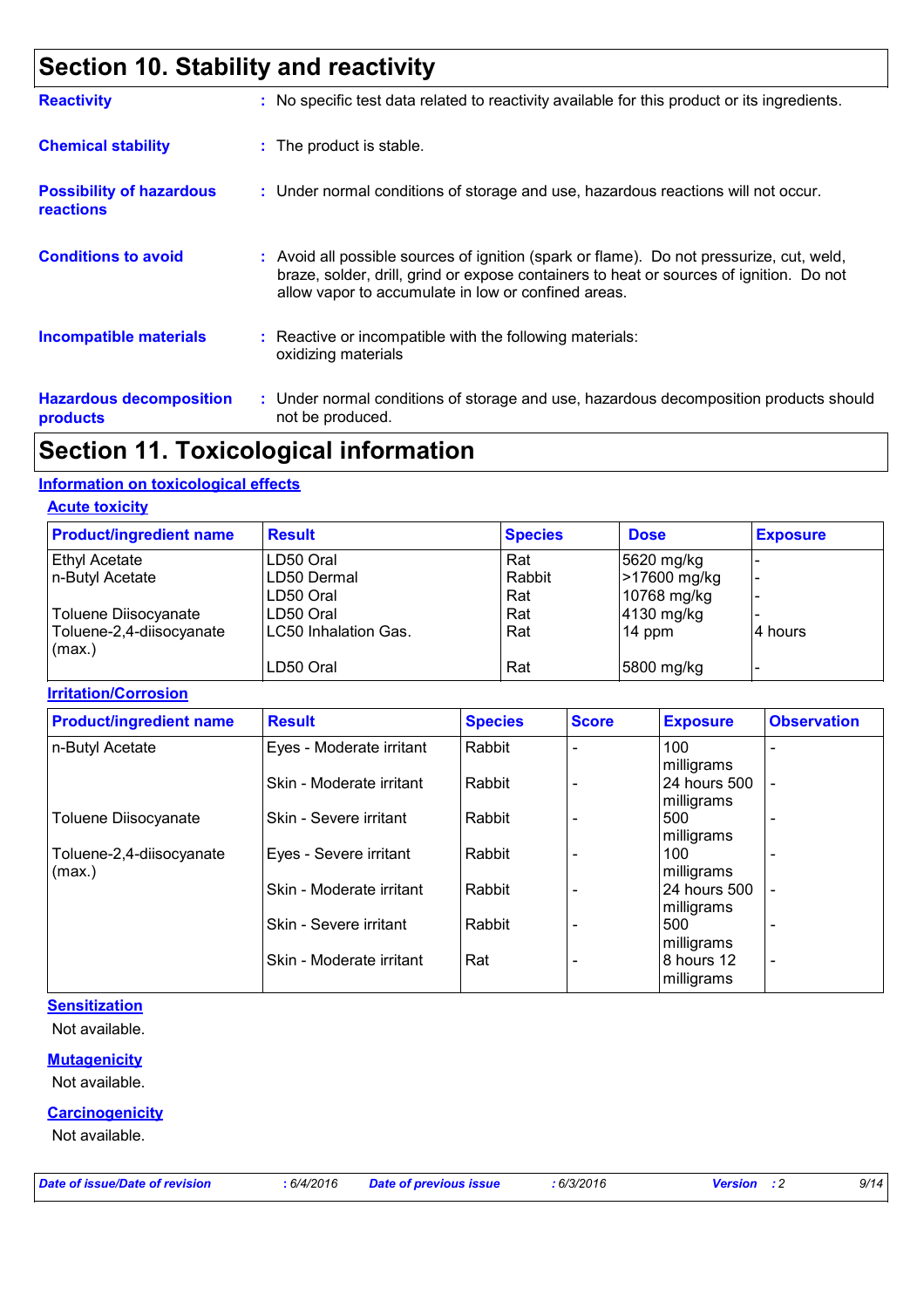# **Section 11. Toxicological information**

### **Classification**

| <b>Product/ingredient name</b>                             | <b>OSHA</b>              | <b>IARC</b> | <b>NTP</b>                                                                                           |
|------------------------------------------------------------|--------------------------|-------------|------------------------------------------------------------------------------------------------------|
| Toluene Diisocyanate<br>Toluene-2,4-diisocyanate<br>(max.) | $\overline{\phantom{a}}$ | 2B<br>2B    | Reasonably anticipated to be a human carcinogen.<br>Reasonably anticipated to be a human carcinogen. |

### **Reproductive toxicity**

Not available.

### **Teratogenicity**

Not available.

### **Specific target organ toxicity (single exposure)**

| <b>Name</b>                     | <b>Category</b> | <b>Route of</b><br><b>exposure</b> | <b>Target organs</b>             |
|---------------------------------|-----------------|------------------------------------|----------------------------------|
| Toluene-2,4-diisocyanate (max.) | Category 3      | Not applicable.                    | Respiratory tract<br>lirritation |

### **Specific target organ toxicity (repeated exposure)**

Not available.

### **Aspiration hazard**

Not available.

| Information on the likely | : Not available. |
|---------------------------|------------------|
| routes of exposure        |                  |

### **Potential acute health effects**

| Eye contact         | : Causes serious eye irritation.                                             |
|---------------------|------------------------------------------------------------------------------|
| <b>Inhalation</b>   | : May cause allergy or asthma symptoms or breathing difficulties if inhaled. |
| <b>Skin contact</b> | : May cause an allergic skin reaction.                                       |
| <b>Ingestion</b>    | : No known significant effects or critical hazards.                          |

|  |  |  | Symptoms related to the physical, chemical and toxicological characteristics_ |  |
|--|--|--|-------------------------------------------------------------------------------|--|
|  |  |  |                                                                               |  |

| <b>Eye contact</b>  | : Adverse symptoms may include the following:<br>pain or irritation<br>watering<br>redness     |
|---------------------|------------------------------------------------------------------------------------------------|
| <b>Inhalation</b>   | : Adverse symptoms may include the following:<br>wheezing and breathing difficulties<br>asthma |
| <b>Skin contact</b> | : Adverse symptoms may include the following:<br>irritation<br>redness                         |
| <b>Ingestion</b>    | : No specific data.                                                                            |

| Delayed and immediate effects and also chronic effects from short and long term exposure |  |  |  |  |
|------------------------------------------------------------------------------------------|--|--|--|--|
| <b>Short term exposure</b>                                                               |  |  |  |  |
| <b>Potential immediate : Not available.</b><br><b>effects</b>                            |  |  |  |  |
| <b>Potential delayed effects : Not available.</b>                                        |  |  |  |  |
| Long term exposure                                                                       |  |  |  |  |

| Date of issue/Date of revision<br>:6/4/2016<br>Date of |
|--------------------------------------------------------|
|--------------------------------------------------------|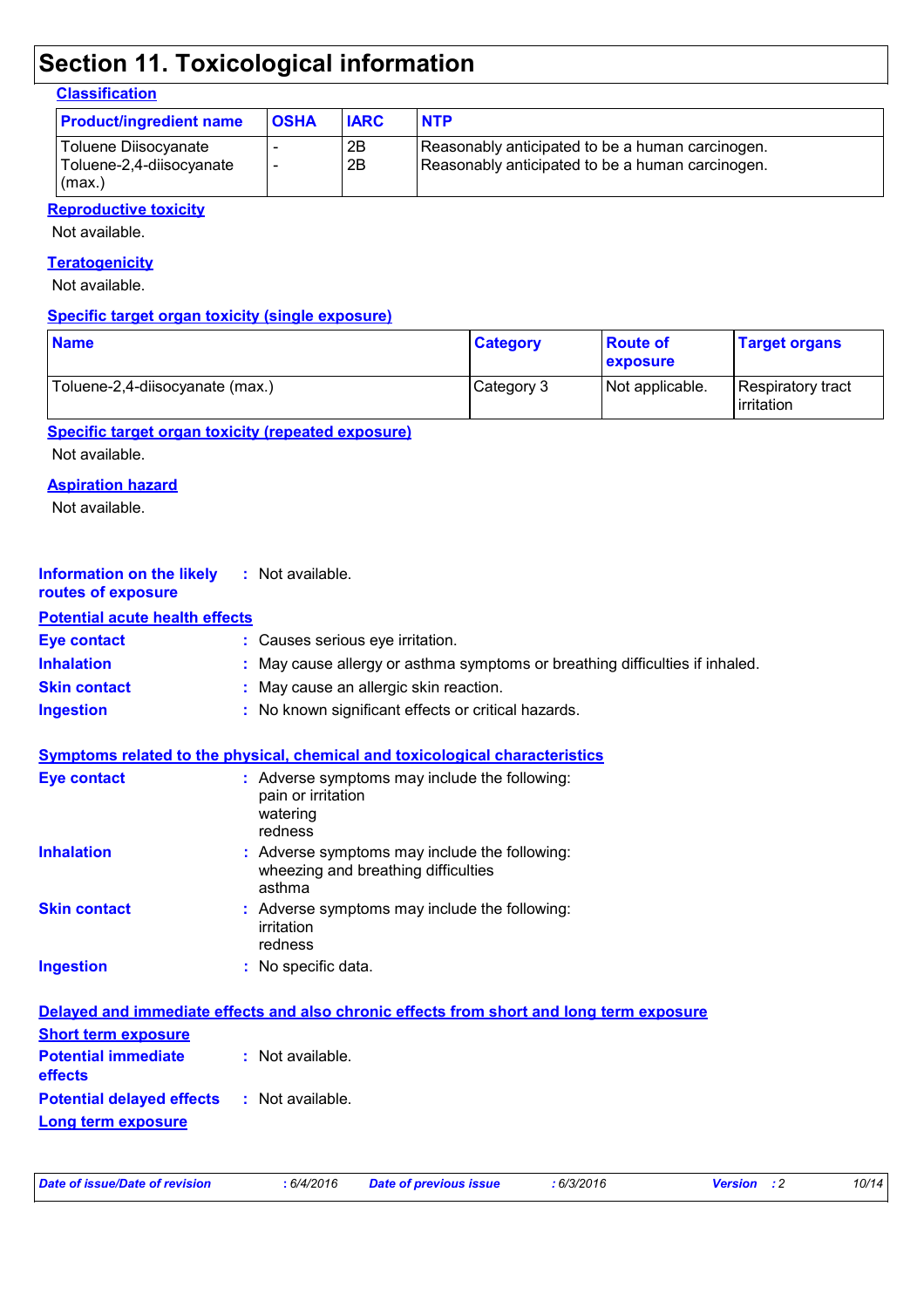| <b>Potential immediate</b><br><b>effects</b> | $:$ Not available.                                                                                       |
|----------------------------------------------|----------------------------------------------------------------------------------------------------------|
| <b>Potential delayed effects</b>             | : Not available.                                                                                         |
| <b>Potential chronic health effects</b>      |                                                                                                          |
| Not available.                               |                                                                                                          |
| <b>General</b>                               | : Once sensitized, a severe allergic reaction may occur when subsequently exposed to<br>very low levels. |
| <b>Carcinogenicity</b>                       | : Suspected of causing cancer. Risk of cancer depends on duration and level of<br>exposure.              |
| <b>Mutagenicity</b>                          | : No known significant effects or critical hazards.                                                      |
| <b>Teratogenicity</b>                        | : No known significant effects or critical hazards.                                                      |
| <b>Developmental effects</b>                 | : No known significant effects or critical hazards.                                                      |
| <b>Fertility effects</b>                     | : No known significant effects or critical hazards.                                                      |

**Numerical measures of toxicity** Not available. **Acute toxicity estimates**

# **Section 12. Ecological information**

|  | Toxicitv |  |  |
|--|----------|--|--|
|--|----------|--|--|

| <b>Product/ingredient name</b>                | <b>Result</b>                       | <b>Species</b>                         | <b>Exposure</b> |
|-----------------------------------------------|-------------------------------------|----------------------------------------|-----------------|
| <b>Ethyl Acetate</b>                          | Acute EC50 2500000 µg/l Fresh water | Algae - Selenastrum sp.                | 96 hours        |
|                                               | Acute LC50 750000 µg/l Fresh water  | Crustaceans - Gammarus pulex           | 48 hours        |
|                                               | Acute LC50 154000 µg/l Fresh water  | Daphnia - Daphnia cucullata            | 48 hours        |
|                                               | Acute LC50 212500 µg/l Fresh water  | Fish - Heteropneustes fossilis         | 96 hours        |
|                                               | Chronic NOEC 2400 µg/l Fresh water  | Daphnia - Daphnia magna                | 21 days         |
|                                               | Chronic NOEC 75.6 mg/l Fresh water  | Fish - Pimephales promelas -<br>Embryo | 32 days         |
| n-Butyl Acetate                               | Acute LC50 18000 µg/l Fresh water   | Fish - Pimephales promelas             | 96 hours        |
| Toluene-2,4-diisocyanate<br>$\mathsf{max}$ .) | Acute LC50 164500 µg/l Fresh water  | Fish - Pimephales promelas             | 96 hours        |

### **Persistence and degradability**

| <b>Product/ingredient name</b> | <b>Aquatic half-life</b> | <b>Photolysis</b> | Biodegradability |
|--------------------------------|--------------------------|-------------------|------------------|
| <b>Ethyl Acetate</b>           |                          |                   | Readily          |
| In-Butyl Acetate               |                          |                   | Readily          |

### **Bioaccumulative potential**

| <b>Product/ingredient name</b> | $\mathsf{LogP}_\mathsf{ow}$ | <b>BCF</b> | <b>Potential</b> |
|--------------------------------|-----------------------------|------------|------------------|
| <b>Ethyl Acetate</b>           |                             | 30         | l low            |

| <u>Mobility in soil</u><br><b>Soil/water partition</b><br><b>coefficient (Koc)</b> | : Not available.                                    |
|------------------------------------------------------------------------------------|-----------------------------------------------------|
| <b>Other adverse effects</b>                                                       | : No known significant effects or critical hazards. |

|  | Date of issue/Date of revision | 6/4/2016 | Date of previous issue | : 6/3/2016 | <b>Version</b> | 11/14 |
|--|--------------------------------|----------|------------------------|------------|----------------|-------|
|--|--------------------------------|----------|------------------------|------------|----------------|-------|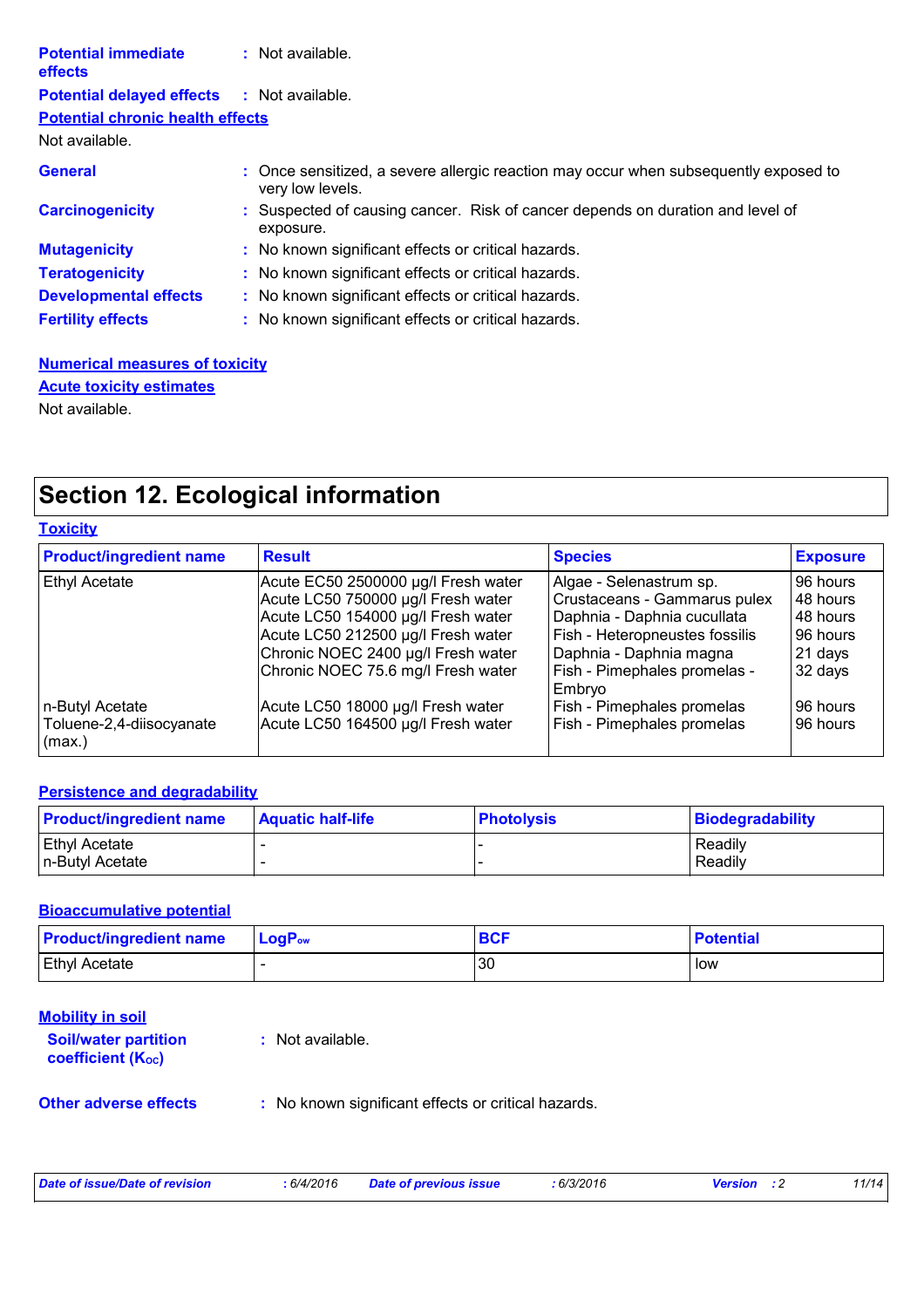## **Section 13. Disposal considerations**

### **Disposal methods :**

The generation of waste should be avoided or minimized wherever possible. Disposal of this product, solutions and any by-products should at all times comply with the requirements of environmental protection and waste disposal legislation and any regional local authority requirements. Dispose of surplus and non-recyclable products via a licensed waste disposal contractor. Waste should not be disposed of untreated to the sewer unless fully compliant with the requirements of all authorities with jurisdiction. Waste packaging should be recycled. Incineration or landfill should only be considered when recycling is not feasible. This material and its container must be disposed of in a safe way. Care should be taken when handling emptied containers that have not been cleaned or rinsed out. Empty containers or liners may retain some product residues. Vapor from product residues may create a highly flammable or explosive atmosphere inside the container. Do not cut, weld or grind used containers unless they have been cleaned thoroughly internally. Avoid dispersal of spilled material and runoff and contact with soil, waterways, drains and sewers.

### **Section 14. Transport information**

|                                                                                 | <b>DOT</b><br><b>Classification</b> | <b>TDG</b><br><b>Classification</b>                                                                                                                                                                                                                                                                                                                                                                                                                                                                                                                                                                                                                                                 | <b>Mexico</b><br><b>Classification</b>     | <b>IATA</b>     | <b>IMDG</b>                                          |
|---------------------------------------------------------------------------------|-------------------------------------|-------------------------------------------------------------------------------------------------------------------------------------------------------------------------------------------------------------------------------------------------------------------------------------------------------------------------------------------------------------------------------------------------------------------------------------------------------------------------------------------------------------------------------------------------------------------------------------------------------------------------------------------------------------------------------------|--------------------------------------------|-----------------|------------------------------------------------------|
| <b>UN number</b>                                                                | <b>UN1866</b>                       | <b>UN1866</b>                                                                                                                                                                                                                                                                                                                                                                                                                                                                                                                                                                                                                                                                       | <b>UN1866</b>                              | <b>UN1866</b>   | <b>UN1866</b>                                        |
| <b>UN proper</b><br>shipping name                                               | <b>RESIN SOLUTION</b>               |                                                                                                                                                                                                                                                                                                                                                                                                                                                                                                                                                                                                                                                                                     | <b>RESIN SOLUTION RESIN SOLUTION RESIN</b> | <b>SOLUTION</b> | <b>RESIN SOLUTION</b>                                |
| <b>Transport</b><br>hazard class(es)                                            | $\mathfrak{S}$                      | 3                                                                                                                                                                                                                                                                                                                                                                                                                                                                                                                                                                                                                                                                                   | 3                                          | 3               | 3                                                    |
| <b>Packing group</b>                                                            | Ш                                   | $\mathbf{II}$                                                                                                                                                                                                                                                                                                                                                                                                                                                                                                                                                                                                                                                                       | Ш                                          | Ш               | Ш                                                    |
| <b>Environmental</b><br><b>hazards</b>                                          | No.                                 | No.                                                                                                                                                                                                                                                                                                                                                                                                                                                                                                                                                                                                                                                                                 | No.                                        | No.             | No.                                                  |
| <b>Additional</b><br>information                                                |                                     | Product classified<br>as per the<br>following sections<br>of the<br>Transportation of<br>Dangerous Goods<br>Regulations: 2.<br>18-2.19 (Class 3).                                                                                                                                                                                                                                                                                                                                                                                                                                                                                                                                   | <b>Special</b><br>provisions<br>(ERG#127)  |                 | <b>Emergency</b><br>schedules (EmS)<br>$F-E$ , $S-E$ |
| <b>Special precautions for user :</b>                                           |                                     | Multi-modal shipping descriptions are provided for informational purposes and do not<br>consider container sizes. The presence of a shipping description for a particular<br>mode of transport (sea, air, etc.), does not indicate that the product is packaged<br>suitably for that mode of transport. All packaging must be reviewed for suitability<br>prior to shipment, and compliance with the applicable regulations is the sole<br>responsibility of the person offering the product for transport. People loading and<br>unloading dangerous goods must be trained on all of the risks deriving from the<br>substances and on all actions in case of emergency situations. |                                            |                 |                                                      |
| <b>Transport in bulk according</b><br>to Annex II of MARPOL and<br>the IBC Code | : Not available.                    |                                                                                                                                                                                                                                                                                                                                                                                                                                                                                                                                                                                                                                                                                     |                                            |                 |                                                      |
|                                                                                 |                                     | <b>Proper shipping name</b>                                                                                                                                                                                                                                                                                                                                                                                                                                                                                                                                                                                                                                                         | : Not available.                           |                 |                                                      |
|                                                                                 | <b>Ship type</b>                    |                                                                                                                                                                                                                                                                                                                                                                                                                                                                                                                                                                                                                                                                                     | : Not available.                           |                 |                                                      |
|                                                                                 |                                     | <b>Pollution category</b>                                                                                                                                                                                                                                                                                                                                                                                                                                                                                                                                                                                                                                                           | : Not available.                           |                 |                                                      |
| <b>Date of issue/Date of revision</b>                                           | : 6/4/2016                          | <b>Date of previous issue</b>                                                                                                                                                                                                                                                                                                                                                                                                                                                                                                                                                                                                                                                       | : 6/3/2016                                 |                 | Version : 2<br>12/14                                 |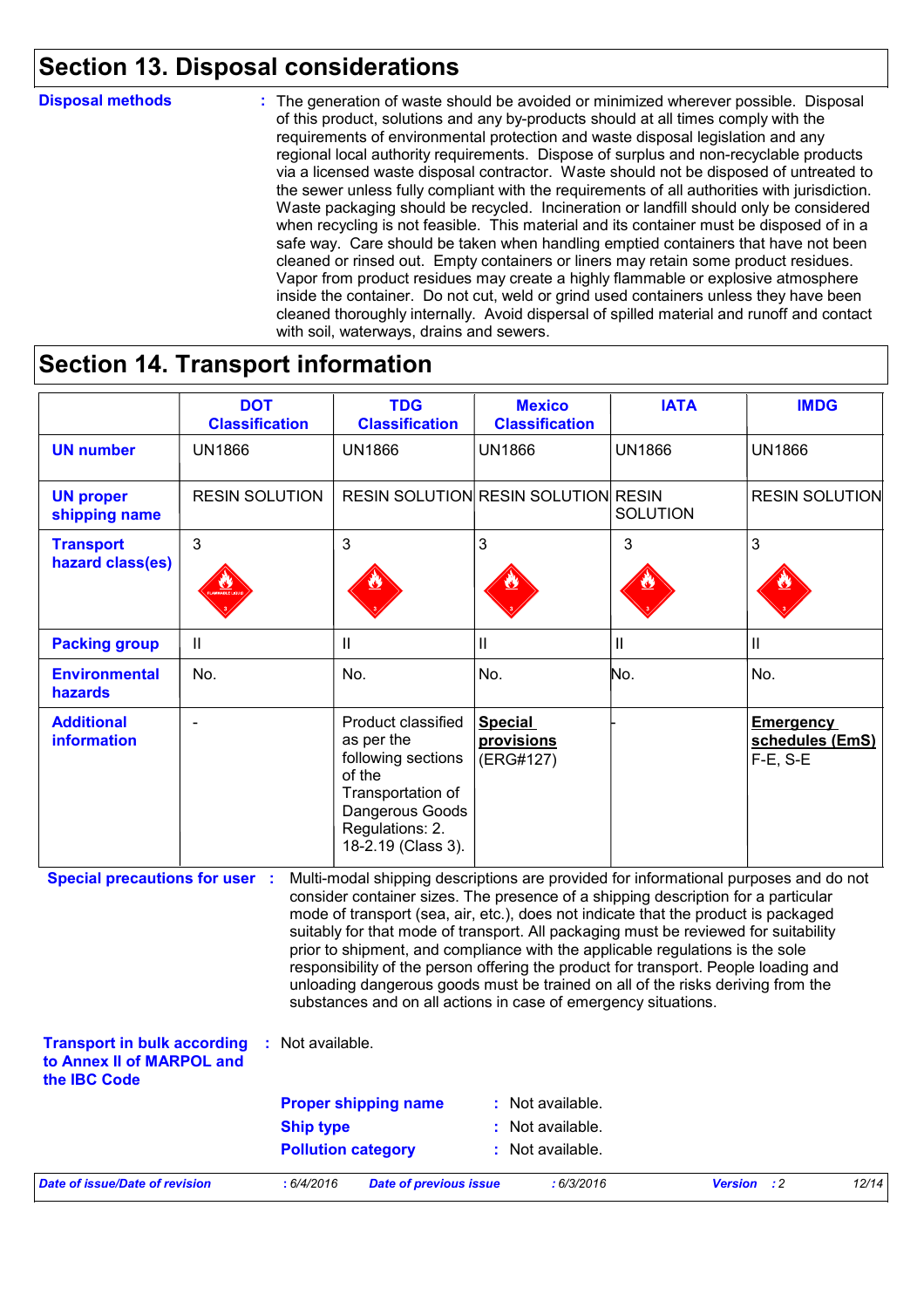### **Section 15. Regulatory information**

**TSCA 5(a)2 proposed significant new use rules**: Toluene Diisocyanate; Toluene-2, 4-diisocyanate (max.); Toluene-2,6-diisocyanate (max.)

### **SARA 313**

SARA 313 (40 CFR 372.45) supplier notification can be found on the Environmental Data Sheet.

**California Prop. 65**

Not applicable.

# **Section 16. Other information**





**The customer is responsible for determining the PPE code for this material.**

**Caution: HMIS® ratings are based on a 0-4 rating scale, with 0 representing minimal hazards or risks, and 4 representing significant hazards or risks Although HMIS® ratings are not required on SDSs under 29 CFR 1910. 1200, the preparer may choose to provide them. HMIS® ratings are to be used with a fully implemented HMIS® program. HMIS® is a registered mark of the National Paint & Coatings Association (NPCA). HMIS® materials may be purchased exclusively from J. J. Keller (800) 327-6868.**

**Procedure used to derive the classification**

#### **Classification Justification**

FLAMMABLE LIQUIDS - Category 2 Cassis of test data SERIOUS EYE DAMAGE/ EYE IRRITATION - Category 2A Calculation method RESPIRATORY SENSITIZATION - Category 1 Calculation method SKIN SENSITIZATION - Category 1 Calculation method CARCINOGENICITY - Category 2 Calculation method

### **History**

| <b>Date of printing</b>                  | : 6/4/2016                                                                                                                                                                                                                                                                                                                                                                                                                                                                                                                                                      |
|------------------------------------------|-----------------------------------------------------------------------------------------------------------------------------------------------------------------------------------------------------------------------------------------------------------------------------------------------------------------------------------------------------------------------------------------------------------------------------------------------------------------------------------------------------------------------------------------------------------------|
| Date of issue/Date of<br><b>revision</b> | : 6/4/2016                                                                                                                                                                                                                                                                                                                                                                                                                                                                                                                                                      |
| Date of previous issue                   | : 6/3/2016                                                                                                                                                                                                                                                                                                                                                                                                                                                                                                                                                      |
| <b>Version</b>                           | $\therefore$ 2                                                                                                                                                                                                                                                                                                                                                                                                                                                                                                                                                  |
| <b>Key to abbreviations</b>              | $\therefore$ ATE = Acute Toxicity Estimate<br>BCF = Bioconcentration Factor<br>GHS = Globally Harmonized System of Classification and Labelling of Chemicals<br>IATA = International Air Transport Association<br>IBC = Intermediate Bulk Container<br><b>IMDG = International Maritime Dangerous Goods</b><br>LogPow = logarithm of the octanol/water partition coefficient<br>MARPOL = International Convention for the Prevention of Pollution From Ships, 1973<br>as modified by the Protocol of 1978. ("Marpol" = marine pollution)<br>UN = United Nations |

### **Notice to reader**

**It is recommended that each customer or recipient of this Safety Data Sheet (SDS) study it carefully and consult resources, as necessary or appropriate, to become aware of and understand the data contained in this SDS and any hazards associated with the product. This information is provided in good faith and believed to be accurate as of the effective date herein. However, no warranty, express or implied, is given. The information presented here applies only to the product as shipped. The addition of any material can change the composition, hazards and risks of the product. Products shall not be repackaged, modified, or tinted except as specifically instructed by Sherwin-Williams, including but not limited to the incorporation of non Sherwin-Williams products or the use** 

| Date of issue/Date of revision | 6/4/2016 | Date of previous issue | : 6/3/2016 | <b>Version</b> : 2 |  | 13/14 |
|--------------------------------|----------|------------------------|------------|--------------------|--|-------|
|--------------------------------|----------|------------------------|------------|--------------------|--|-------|